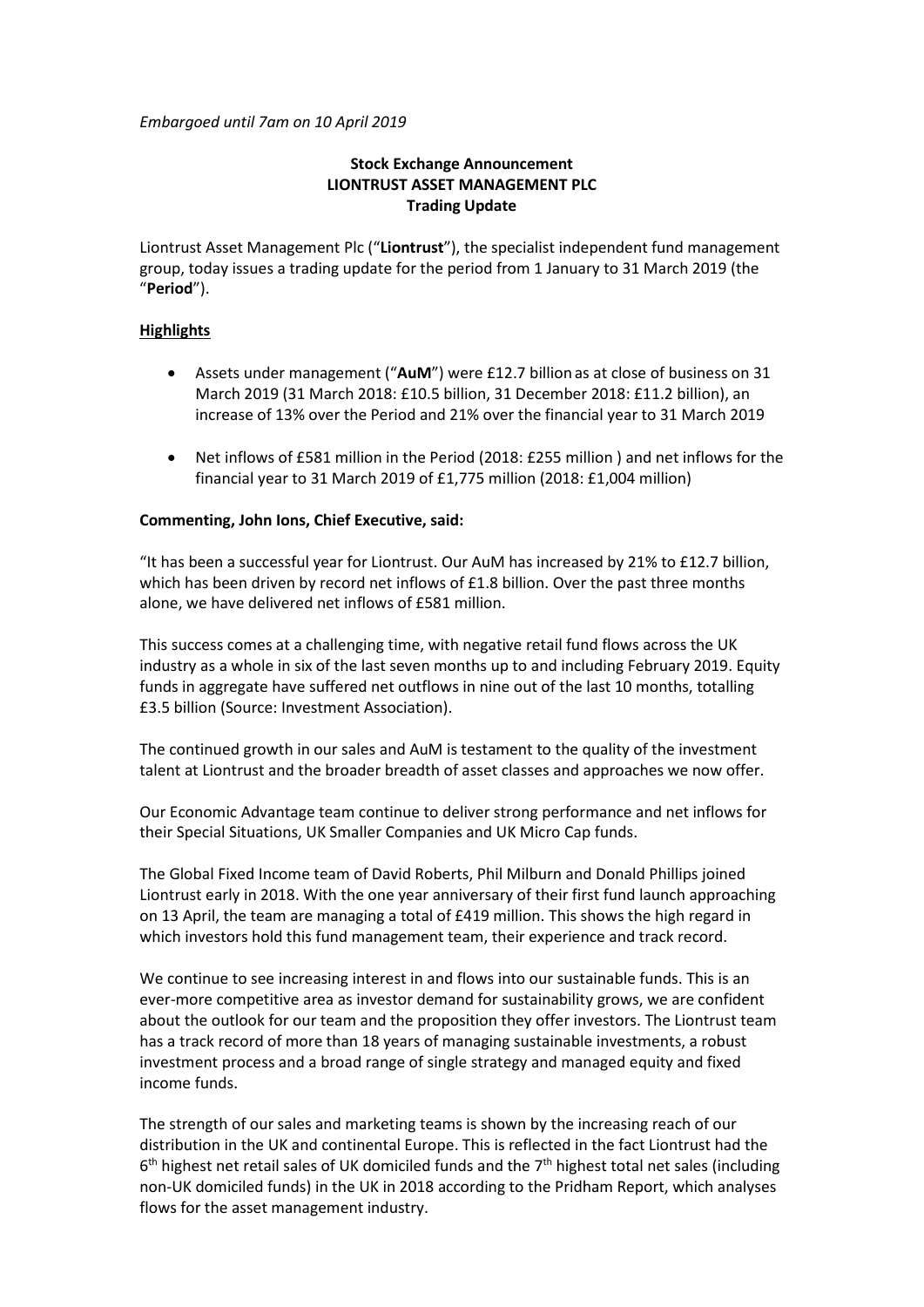We have further developed the infrastructure of the business and will complete the move of all our fund ranges to one administrator – Bank of New York Mellon (BNYM) – later this month. The consolidation of our funds with BNYM will provide efficiencies and provide a great foundation to build on for the future.

These developments and the quality of our fund management capability give me great confidence for our new financial year."

### **Funds under Management**

On 31 March 2019, our AuM stood at £12.655 billion and were broken down by type and process as follows:-

|                            |        |                      |                  |                    | <b>International</b> |
|----------------------------|--------|----------------------|------------------|--------------------|----------------------|
| <b>Process</b>             | Total  | <b>Institutional</b> | <b>UK Retail</b> | <b>Multi-Asset</b> | <b>Funds</b>         |
|                            | (£m)   | (fm)                 | f(m)             | (fm)               | (fm)                 |
| Cashflow Solution          | 974    | 588                  | 294              | ۰                  | 92                   |
| Economic Advantage         | 6,236  | 226                  | 5,894            | ۰                  | 116                  |
| Macro Thematic             | 144    |                      | 144              | ۰                  |                      |
| European Income            | 176    |                      | 176              | ۰                  |                      |
| Asia                       | 118    | -                    | 107              | ۰                  | 11                   |
| Sustainable Investment     | 3,744  | 31                   | 3,516            | ۰                  | 197                  |
| <b>Global Fixed Income</b> | 419    | ٠                    | 186              |                    | 233                  |
| Multi-Asset                | 844    | -                    | ۰                | 844                |                      |
| Total                      | 12,655 | 845                  | 10,317           | 844                | 649                  |

#### **Funds Flows**

The net inflows over the three months to 31 March 2019 are £581 million (2018: £255 million). A reconciliation of fund flows and AuM over the three months to 31 March 2019 is as follows:-

|                                   | Total         | <b>Institutional</b> | <b>UK Retail</b> | <b>Multi-Asset</b> | <b>International</b><br><b>Funds</b> |
|-----------------------------------|---------------|----------------------|------------------|--------------------|--------------------------------------|
|                                   | $(\text{fm})$ | f(m)                 | (f.m)            | <u>(£m)</u>        | f(m)                                 |
| Opening AuM - 1 January 2019      | 11,239        | 724                  | 9.176            | 769                | 570                                  |
| Net flows                         | 581           | 54                   | 447              | 35                 | 45                                   |
| Market and Investment performance | 835           | 67                   | 694              | 40                 | 34                                   |
| Closing AuM - 31 March 2019       | 12,655        | 845                  | 10,317           | 844                | 649                                  |

Liontrust has recorded net inflows over the financial year to 31 March 2019 of £1,775 million (2018: £1,004 million). A reconciliation of fund flows and AuM over the financial year to 31 March 2019 is as follows:- **International**

|                                   | Total<br><u>£m</u> | <b>Institutional</b><br><u>£m</u> | <b>UK Retail</b><br><u>£m</u> | <b>Multi-Asset</b><br>$\mathbf{f}$ m | miernational<br>Funds<br><u>£m</u> |
|-----------------------------------|--------------------|-----------------------------------|-------------------------------|--------------------------------------|------------------------------------|
| Opening AuM - 1 April 2018        | 10,475             | 1,144                             | 8,201                         | 700                                  | 430                                |
| Net flows                         | 1,775              | (264)                             | 1,701                         | 129                                  | 209                                |
| Market and Investment performance | 405                | (35)                              | 415                           | 15                                   | 10                                 |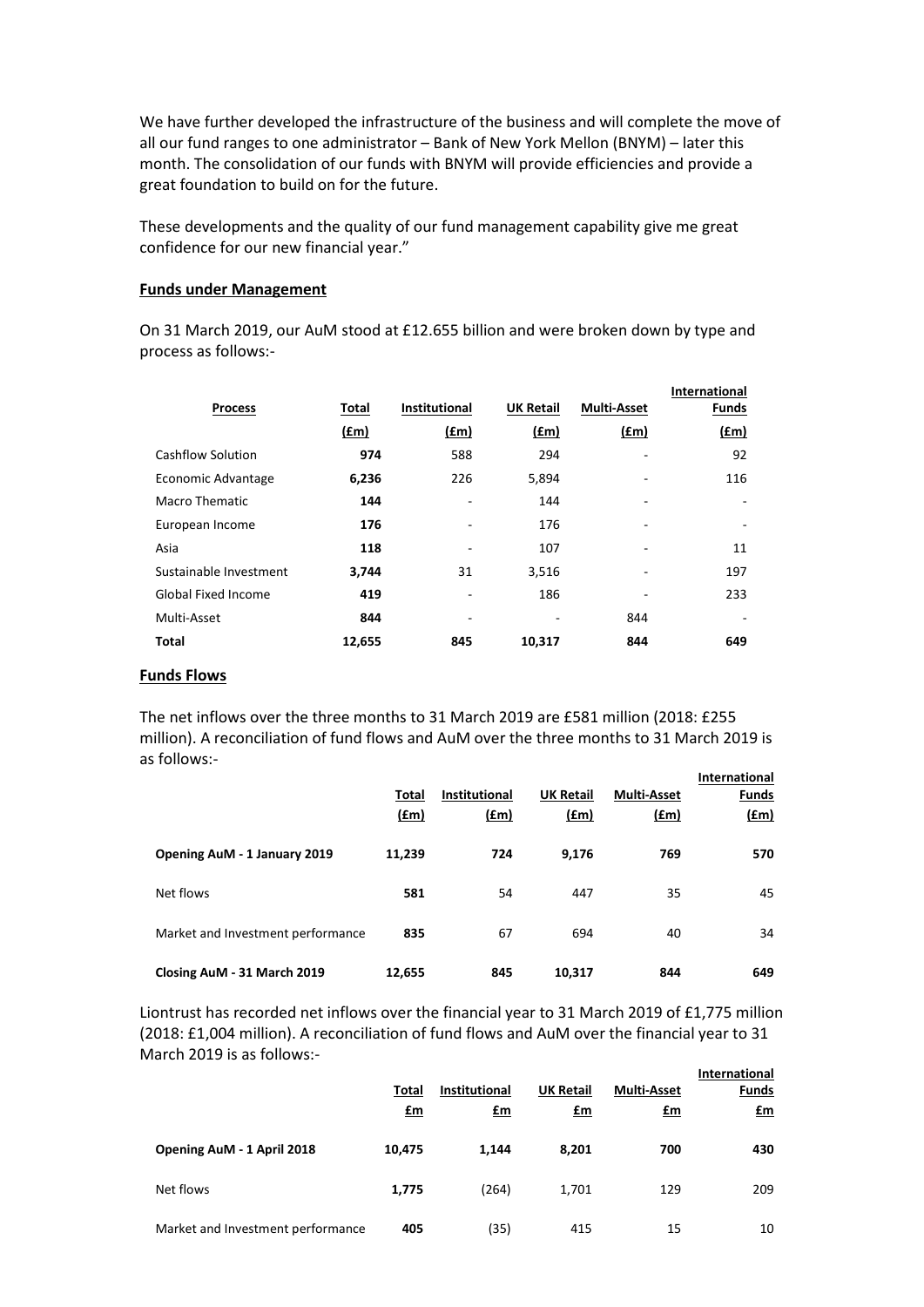| Closing AuM - 31 March 2019 | 12,655 | 845 | 10,317 | 844 | 649 |
|-----------------------------|--------|-----|--------|-----|-----|
|-----------------------------|--------|-----|--------|-----|-----|

# **Fund Performance (Quartile ranking)**

|                                                     | <b>Quartile ranking</b><br>$-Since$<br>Launch/Manager<br><b>Appointed</b> | Quartile<br>ranking -<br>5 year | <b>Quartile</b><br>ranking $-3$<br>year | Quartile<br>ranking -<br>1 year | Launch<br><b>Date/Manager</b><br><b>Appointed</b> |
|-----------------------------------------------------|---------------------------------------------------------------------------|---------------------------------|-----------------------------------------|---------------------------------|---------------------------------------------------|
| Liontrust UK Growth Fund                            | $\mathbf{1}$                                                              | $\mathbf 1$                     | $\mathbf{1}$                            | $\mathbf{1}$                    | 25/03/2009                                        |
| Liontrust Special Situations Fund                   | $\mathbf{1}$                                                              | $\mathbf{1}$                    | $\mathbf{1}$                            | $\mathbf{1}$                    | 10/11/2005                                        |
| Liontrust UK Smaller Companies Fund                 | $\mathbf{1}$                                                              | $\mathbf{1}$                    | $\mathbf{1}$                            | $\mathbf{1}$                    | 08/01/1998                                        |
| Liontrust UK Micro Cap Fund                         | $\mathbf{1}$                                                              |                                 | $\mathbf{1}$                            | $\mathbf{1}$                    | 09/03/2016                                        |
| Liontrust Macro Equity Income Fund                  | $\mathbf{1}$                                                              | 4                               | 3                                       | $\overline{2}$                  | 31/10/2003                                        |
| Liontrust Macro UK Growth Fund                      | $\overline{2}$                                                            | 4                               | 4                                       | 3                               | 01/08/2002                                        |
| Liontrust European Growth Fund                      | $\mathbf{1}$                                                              | $\mathbf{1}$                    | $\overline{2}$                          | $\overline{2}$                  | 15/11/2006                                        |
| Liontrust Asia Income Fund                          | $\overline{2}$                                                            | $\overline{2}$                  | 3                                       | $\overline{2}$                  | 05/03/2012                                        |
| Liontrust European Income Fund                      | 4                                                                         | 4                               | 4                                       | 3                               | 15/12/2005                                        |
| Liontrust European Enhanced Income<br>Fund (Hedged) | 4                                                                         | 4                               | 4                                       | 3                               | 30/04/2010                                        |
| Liontrust Global Income Fund                        | 4                                                                         | $\overline{4}$                  | 3                                       | 4                               | 03/07/2013                                        |
| Liontrust Monthly Income Bond Fund                  | $\overline{2}$                                                            | $\overline{2}$                  | $\mathbf{1}$                            | 4                               | 12/07/2010                                        |
| Liontrust SF Absolute Growth Fund                   | 3                                                                         | $\mathbf{1}$                    | $\mathbf{1}$                            | $\mathbf{1}$                    | 19/02/2001                                        |
| Liontrust SF Corporate Bond Fund                    | $\mathbf{1}$                                                              | $\overline{2}$                  | $\mathbf{1}$                            | 3                               | 20/08/2012                                        |
| Liontrust SF Cautious Managed Fund                  | $\mathbf{1}$                                                              |                                 | $\mathbf 1$                             | $\mathbf{1}$                    | 23/07/2014                                        |
| Liontrust SF Defensive Managed Fund                 | $\mathbf{1}$                                                              |                                 | $\mathbf{1}$                            | $\mathbf{1}$                    | 23/07/2014                                        |
| Liontrust SF European Growth Fund                   | $\overline{2}$                                                            | $\overline{2}$                  | 3                                       | 3                               | 19/02/2001                                        |
| Liontrust SF Global Growth Fund                     | 3                                                                         | $\mathbf 1$                     | $\mathbf 1$                             | $\mathbf 1$                     | 19/02/2001                                        |
| Liontrust SF Managed Fund                           | $\overline{2}$                                                            | $\mathbf 1$                     | $\mathbf 1$                             | $\mathbf{1}$                    | 19/02/2001                                        |
| Liontrust UK Ethical Fund                           | $\overline{2}$                                                            | $\mathbf{1}$                    | $\mathbf 1$                             | $\mathbf{1}$                    | 01/12/2000                                        |
| Liontrust SF UK Growth Fund                         | $\mathbf{2}$                                                              | $\mathbf 1$                     | $\mathbf 1$                             | $\mathbf{1}$                    | 19/02/2001                                        |

Source: Financial Express, total return (income reinvested and net of fees), to 31 March 2019 unless otherwise stated, based on primary share classes. The above funds are all UK authorised unit trusts or UK authorised ICVCs (primary share class). Past performance is not a guide to the future; the value of investments and the income from them can fall as well as rise. Investors may not get back the amount originally subscribed. Quartile rankings correct as at 3 April 2019.